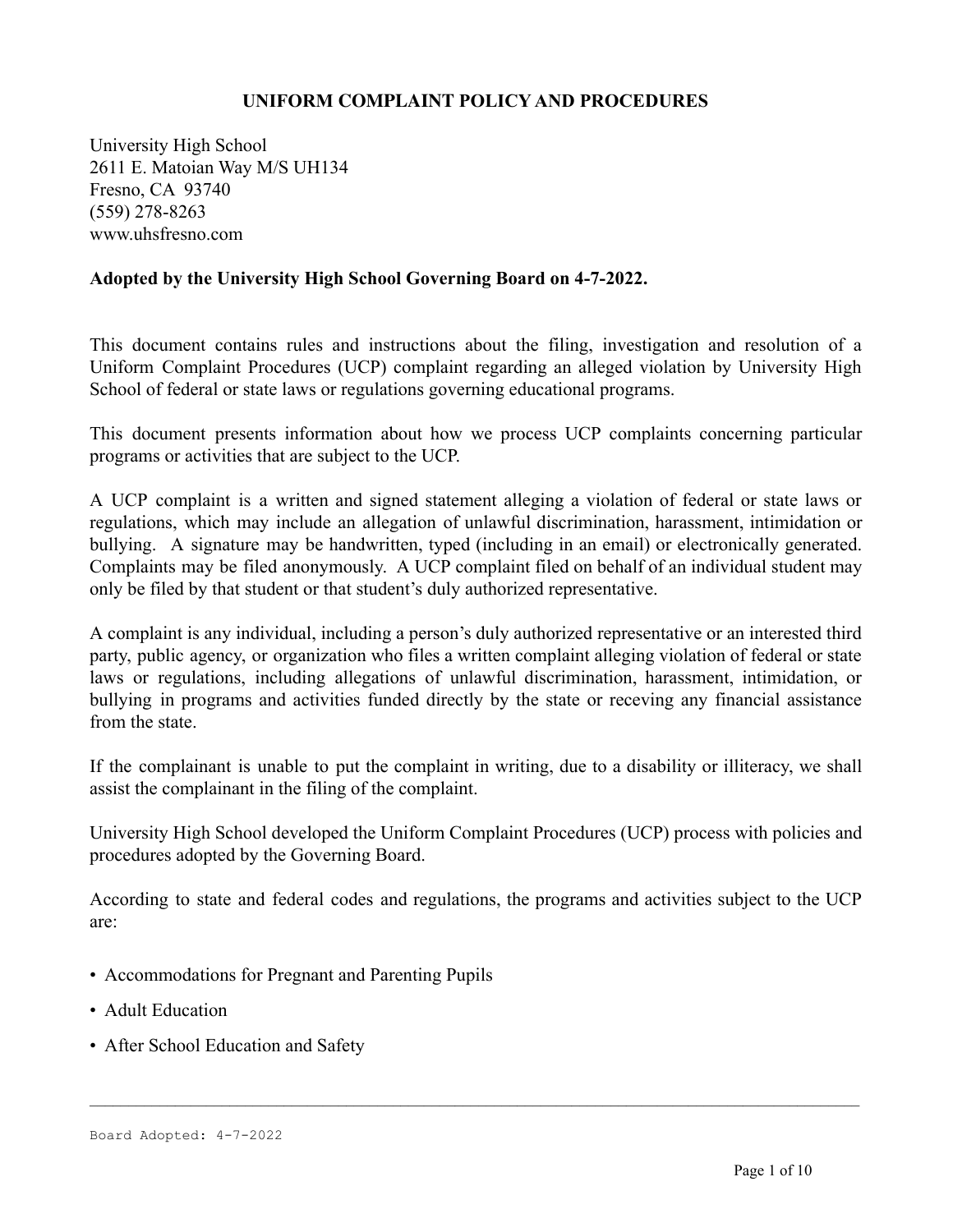- Agricultural Career Technical Education
- Career technical and technical education and career technical and technical training programs
- Child care and development programs
- Compensatory Education
- Consolidated categorical aid programs
- Course Periods without Educational Content

• Discrimination, harassment, intimidation, or bullying against any protected group as identified under *Education Code (EC)* sections 200 and 220 and Government Code Section 11135, including any actual or perceived characteristic as set forth in *Penal Code* Section 422.55, or on the basis of a person's association with a person or group with one or more of these actual or perceived characteristics, in any program or activity conducted by an educational institution, as defined in *EC* Section 210.3, that is funded directly by, or that receives or benefits from, any state financial assistance.

• Educational and graduation requirements for pupils in foster care, pupils who are homeless, pupils from military families and pupils formerly in Juvenile Court now enrolled in a school district

- Every Student Succeeds Act
- Local control and accountability plans (LCAP)
- Migrant Education
- Physical Education Instructional Minutes
- Pupil Fees
- Reasonable Accommodations to a Lactating Pupil
- Regional Occupational Centers and Programs
- School Plans for Student Achievement
- School Safety Plans
- Schoolsite Councils
- State Preschool
- State Preschool Health and Safety Issues in LEAs Exempt from Licensing

And any other state or federal educational program the State Superintendent of Public Instruction (SSPI) of the California Department of Education (CDE) or designee deems appropriate.

The following complaints shall be referred to the specified agencies for appropriate resolution and are not subject to the our UCP complaint procedures set forth in this document: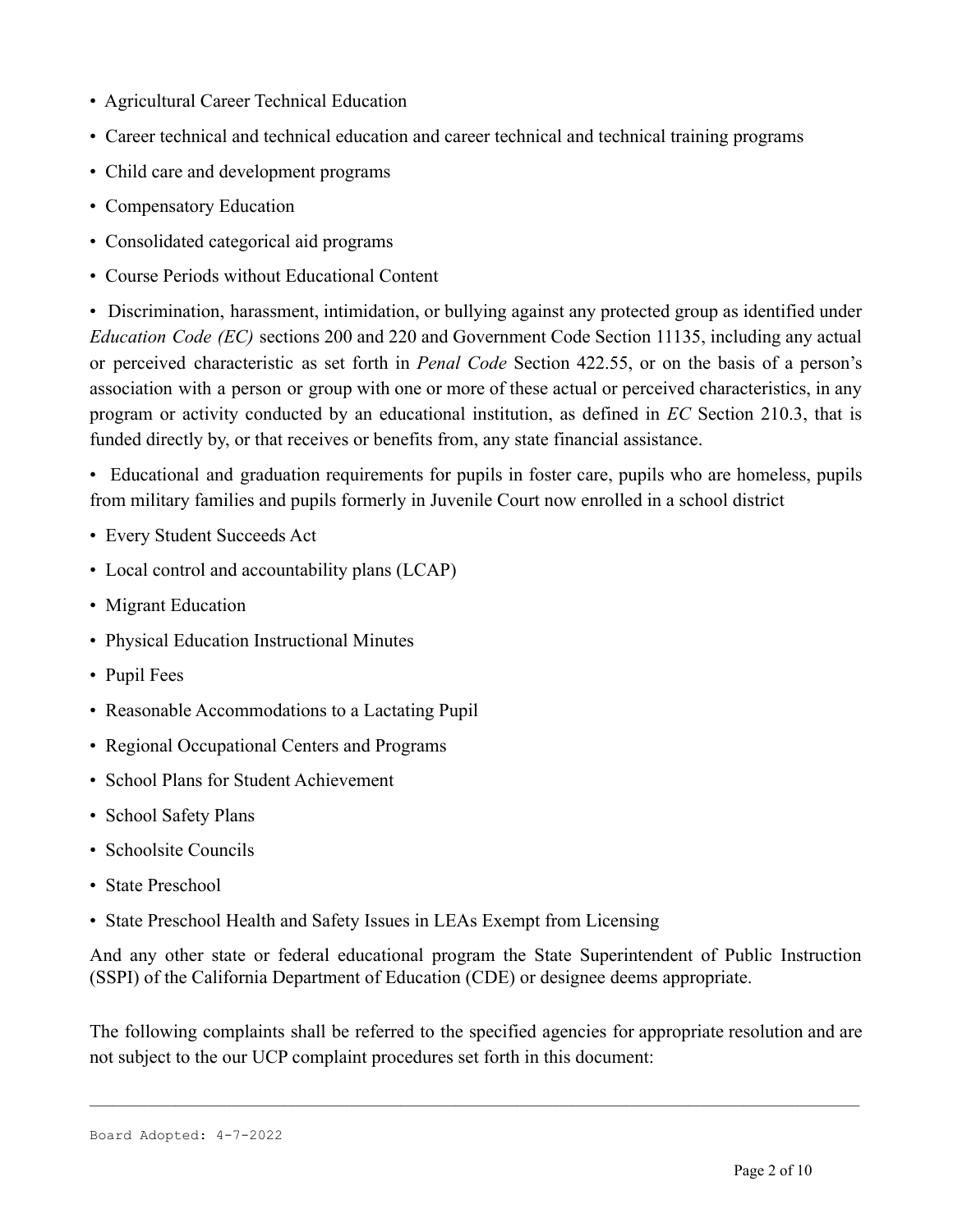(a) Allegations of child abuse shall be referred to the applicable County Department of Social Services (DSS), Protective Services Division or appropriate law enforcement agency.

(b) Health and safety complaints regarding licensed facilities operating a Child Development Program shall be referred to DSS.

(c) Employment discrimination complaints shall be sent to the State Department of Fair Employment and Housing (DFEH). The complainant shall be notified in writing in a timely manner of any DFEH transferal.

#### **The Responsibilities of University High School**

University High School shall have the primary responsibility to ensure compliance with applicable state and federal laws and regulations. We shall investigate and seek to resolve, in accordance with the approved UCP process, complaints alleging failure to comply with applicable state and federal laws and regulations including, but not limited to, allegations of discrimination, harassment, intimidation, or bullying or noncompliance with laws relating to all programs and activities we implement that are subject to the UCP.

#### **Compliance Officers**

The Board of Directors designates the following compliance officer(s) to receive and investigate complaints and to ensure University High School's compliance with law:

NAME: Aaron Morgan TITLE: Vice Principal SCHOOL: University High School ADDRESS: 2611 E. Matoian Way, M/S UH134, Fresno, CA 93740 PHONE: 559-278-8263 EMAIL: aemorgan@mail.fresnostate.edu

The Vice Principal or designee shall ensure that employees designated to investigate complaints are knowledgeable about the laws and programs for which they are responsible. Designated employees may have access to legal counsel as determined by the Principal/Superintendent or designee.

Should a complaint be filed against the Vice Principal, the compliance officer for that case shall be the Principal/Superintendent and should a complaint be filed against the Principal/Superintendent, then the President of the University High School Board of Directors shall serve as the compliance officer.

### **The UCPAnnual Notice**

We disseminate on an annual basis the UCP Annual Notice which is a written notice of the approved UCP complaint procedures to all of our students, employees, parents or guardians of its students, school and district advisory committee members, appropriate private school officials or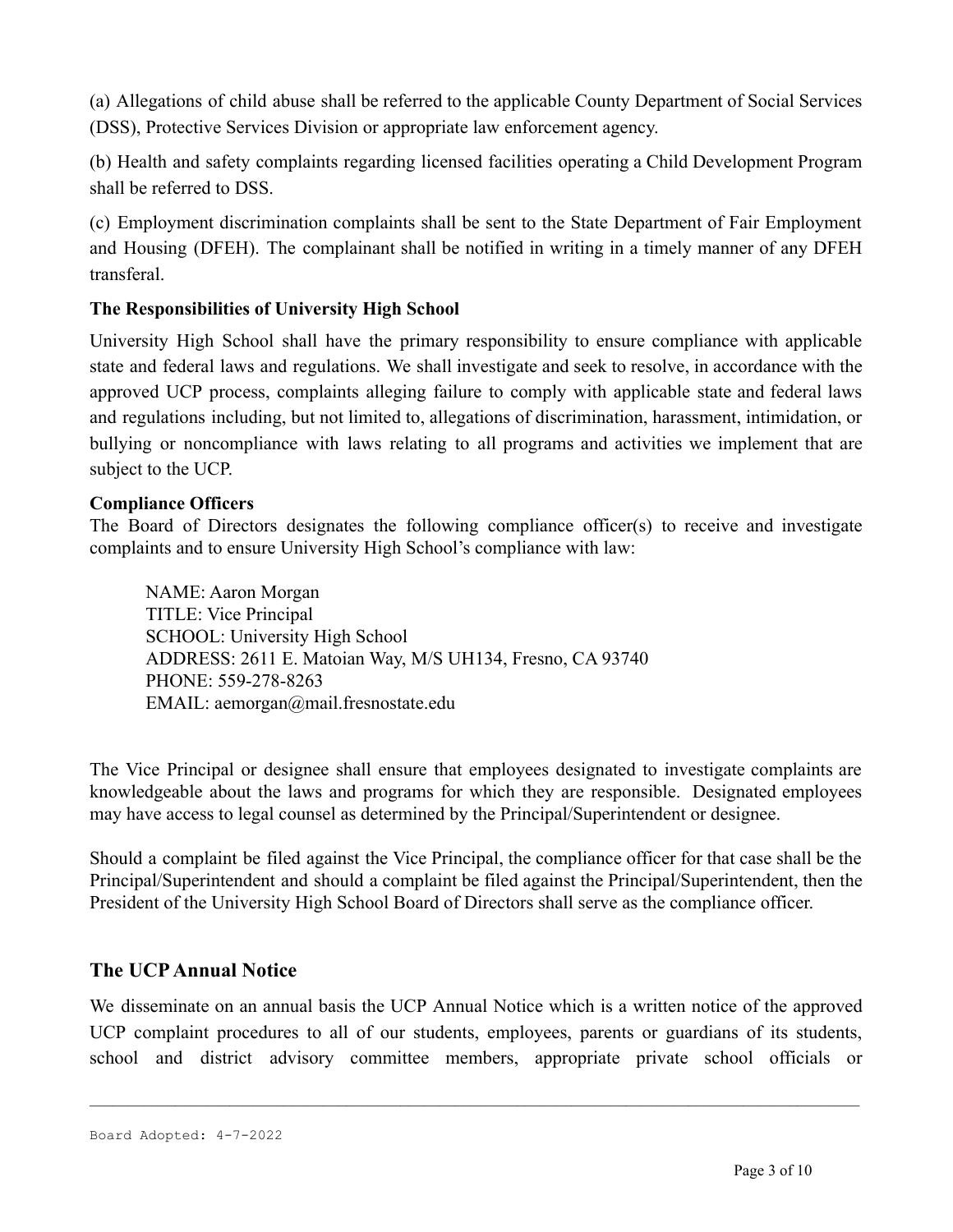representatives, and other interested parties. The annual notice shall be in English, and when necessary, in the primary language, pursuant to section 48985 of the Education Code if fifteen (15) percent or more of the pupils enrolled in the Charter School speak a single primary language other than English.

This notice is available on our website and shall include the following:

- information regarding allegations about discrimination, harassment, intimidation, or bullying;
- the list of all federal and state programs within the scope of the UCP;

• the title of the position whose occupant is responsible for processing complaints, and the identity(ies) of the person(s) currently occupying that position, if known;

• a statement that the occupant responsible for processing complaints is knowledgeable about the laws and programs that they are assigned to investigate.

### **Filing UCP Complaints**

All UCP complaints shall be filed no later than one year from the date the alleged violation occurred.

Complaints within the scope of the UCP are to be filed with the person responsible for processing complaints*:*

NAME: Aaron Morgan TITLE: Vice Principal SCHOOL: University High School ADDRESS: 2611 E. Matoian Way, M/S UH134, Fresno, CA 93740 PHONE: 559-278-8263 EMAIL: aemorgan@mail.fresnostate.edu

A pupil fee includes a purchase that a pupil is required to make to obtain materials, supplies, equipment, or clothes associated with an educational activity.

A pupil fees complaint may be filed with the principal of a school or with our superintendent or their designee. A pupil fees complaint may be filed anonymously, that is, without an identifying signature, if the complaint provides evidence or information leading to evidence to support an allegation of noncompliance.

For complaints relating to Local Control and Accountability Plans (LCAP), the date of the alleged violation is the date when the reviewing authority approves the LCAP or annual update that we adopted. An LCAP complaint may be filed anonymously, that is, without an identifying signature, if the complaint provides evidence or information leading to evidence to support an allegation of noncompliance.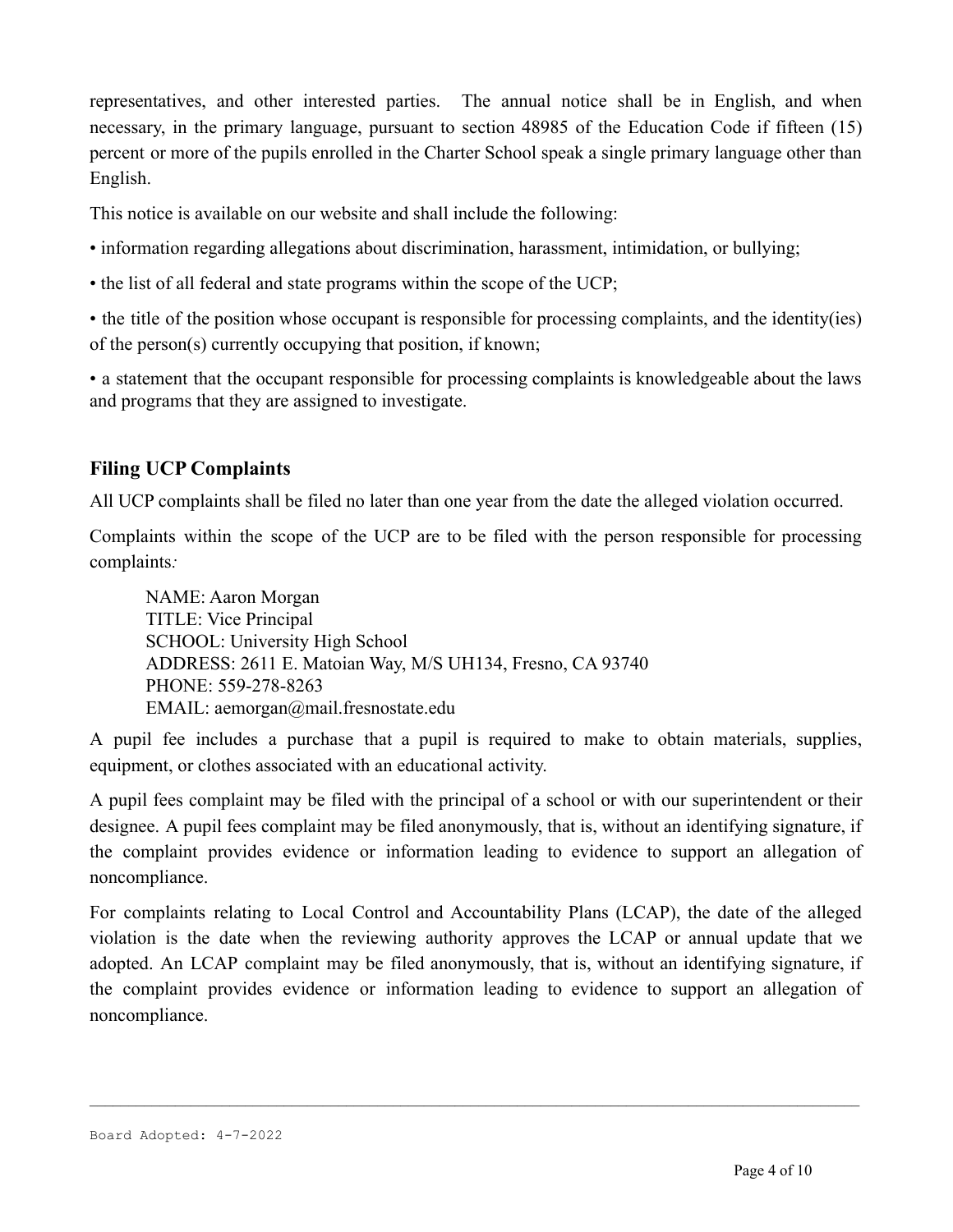We advise complainants of the right to pursue civil law remedies that may be available under state or federal discrimination, harassment, intimidation or bullying laws, including, but not limited to, injunctions, restraining orders, or other remedies or orders that may also be available to complainants.

# **Investigating UCP Complaints**

The UCP complaint investigation is our administrative process for the purpose of gathering data regarding the complaint. We provide an opportunity for complainants and/or representatives to present evidence or information.

Refusal by the complainant to provide the investigator with documents or other evidence related to the allegations in the complaint, or to otherwise fail or refuse to cooperate in the investigation or engage in any other obstruction of the investigation, may result in the dismissal of the complaint because of a lack of evidence to support the allegations.

Refusal by University High School to provide the investigator with access to records and/or other information related to the allegation in the complaint, or to otherwise fail or refuse to cooperate in the investigation or engage in any other obstruction of the investigation, may result in a finding based on evidence collected that a violation has occurred and may result in the imposition of a remedy in favor of the complainant.

We ensure that complainants are protected from retaliation.

We investigate all allegations of unlawful discrimination, harassment, intimidation or bullying against any protected group. Unlawful discrimination, harassment, intimidation or bullying complaints shall be filed no later than six months from the date the alleged discrimination, harassment, intimidation or bullying occurred, or six months from the date the complainant first obtained knowledge of the facts of the alleged discrimination, harassment, intimidation or bullying.

### **Procedures**

The following procedures shall be used to address all complaints which allege that University High School has violated federal or state laws or regulations governing educational programs. Compliance officers shall maintain a record of each complaint and subsequent related actions.

All parties involved in allegations shall be notified when a complaint is filed, when a complaint meeting or hearing is scheduled, and when a decision or ruling is made.

Step 1: Filing of Complaint

Any individual, public agency, or organization may file a written complaint of alleged noncompliance by the University High School.

A complaint alleging unlawful discrimination, harassment, intimidation or bullying shall be initiated no later than six (6) months from the date when the alleged unlawful discrimination, harassment,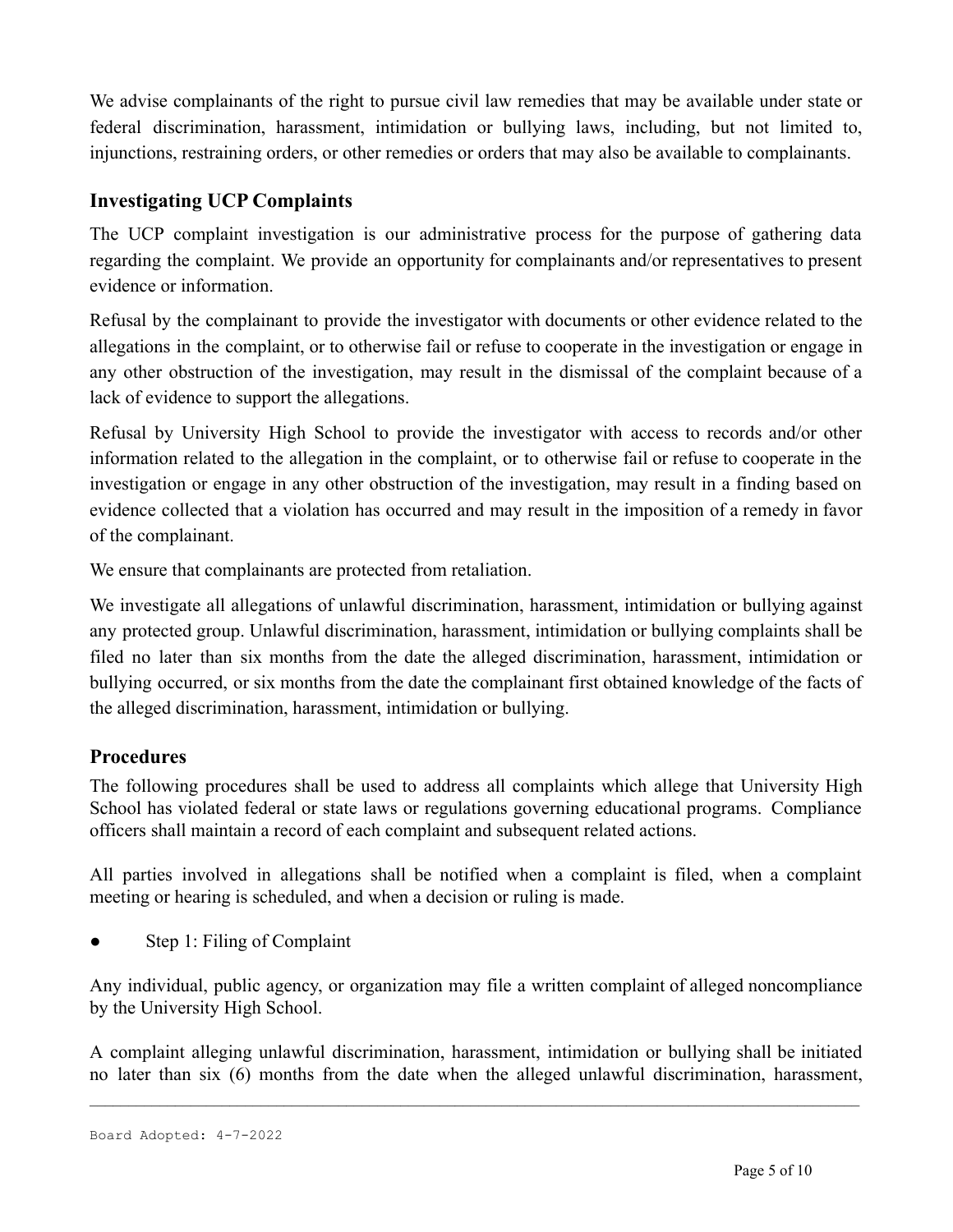intimidation or bullying occurred, or six (6) months from the date when the complainant first obtained knowledge of the facts of the alleged unlawful discrimination, harassment, intimidation or bullying. A complaint may be filed by a person who alleges that he/she personally suffered unlawful discrimination, harassment, intimidation or bullying or by a person who believes that an individual or any specific class of individuals has been subjected to unlawful discrimination, harassment, intimidation or bullying.

Pupil fee complaints shall be filed not later than one (1) year from the date the alleged violation occurred.

The complaint shall be presented to the compliance officer who shall maintain a log of complaints received, providing each with a code number and date stamp.

If a complainant is unable to put a complaint in writing due to conditions such as a disability or illiteracy, University High School staff shall assist him/her in the filing of the complaint.

• Step 2: Mediation

Within three (3) days of receiving the complaint, the compliance officer may informally discuss with the complainant the possibility of using mediation. If the complainant agrees to mediation, the compliance officer shall make arrangements for this process.

Before initiating the mediation of an unlawful discrimination, harassment, intimidation or bullying complaint, the compliance officer shall ensure that all parties agree to make the mediator a party to related confidential information.

If the mediation process does not resolve the problem within the parameters of law, the compliance officer shall proceed with his/her investigation of the complaint.

The use of mediation shall not extend the University High School's timelines for investigating and resolving the complaint unless the complainant agrees in writing to such an extension of time.

Step 3: Investigation of Complaint

The compliance officer is encouraged to hold an investigative meeting within five (5) days of receiving the complaint or an unsuccessful attempt to mediate the complaint. This meeting shall provide an opportunity for the complainant and/or his/her representative to repeat the complaint orally.

The complainant and/or his/her representative shall have an opportunity to present the complaint and evidence or information leading to evidence to support the allegations in the complaint.

A complainant's refusal to provide the University High School's investigator with documents or other evidence related to the allegations in the complaint, or his/her failure or refusal to cooperate in the investigation or his/her engagement in any other obstruction of the investigation, may result in the dismissal of the complaint because of a lack of evidence to support the allegation.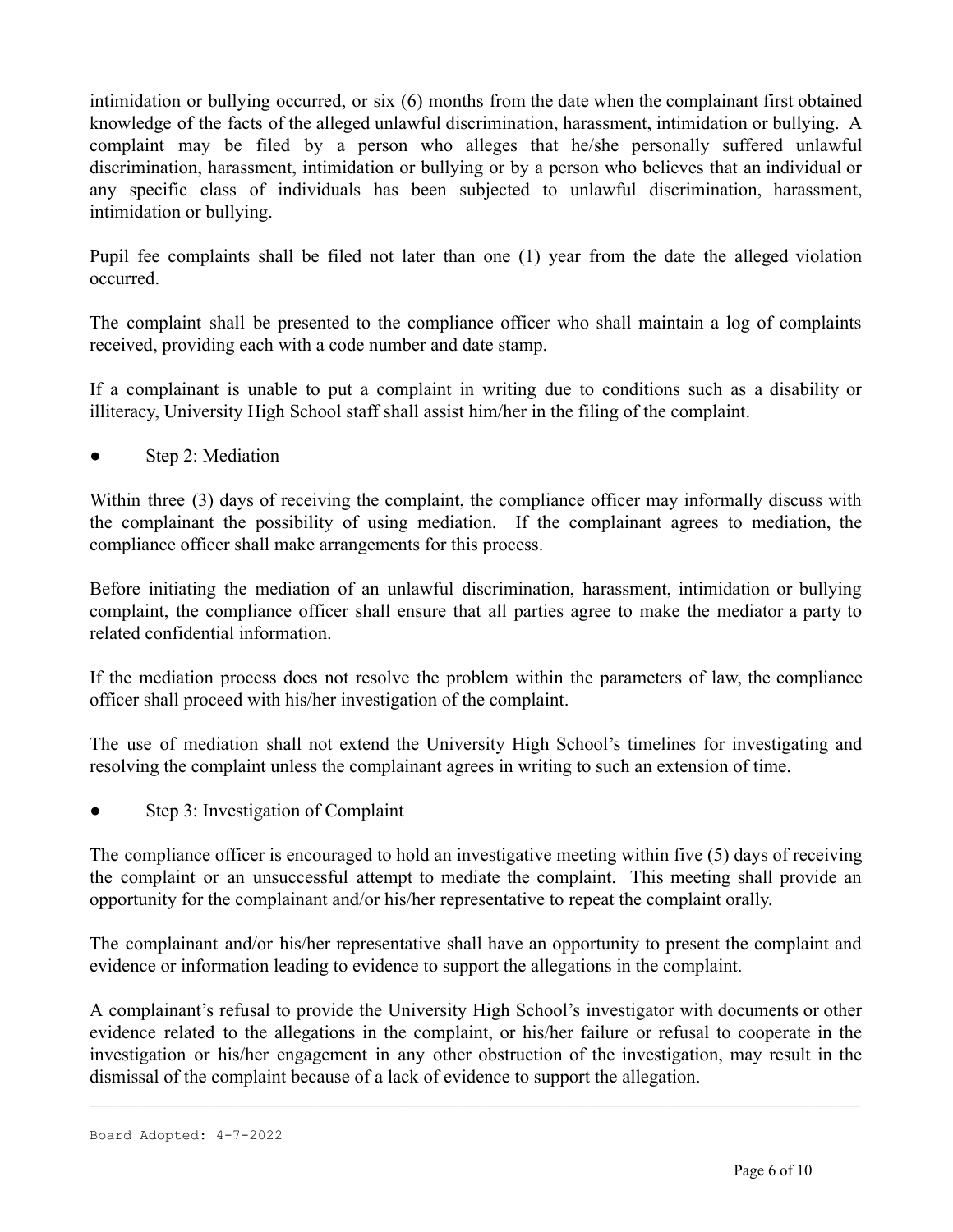University High School's refusal to provide the investigator with access to records and/or other information related to the allegation in the complaint, or its failure or refusal to cooperate in the investigation or its engagement in any other obstruction of the investigation, may result in a finding, based on evidence collected, that a violation has occurred and may result in the imposition of a remedy in favor of the complainant.

Step 4: Response

Unless extended by written agreement with the complainant, the compliance officer shall prepare and send to the complainant a written report of the University High School's investigation and decision, as described in Step #5 below, within sixty (60) days of the University High School's receipt of the complaint.

• Step 5: Final Written Decision

University High School's decision shall be in writing and sent to the complainant. University High School's decision shall be written in English and in the language of the complainant whenever feasible or as required by law.

The decision shall include:

- 1. The findings of fact based on evidence gathered;
- 2. a conclusion that provides a clear determination for each allegation as to whether we are in compliance with the relevant law;
- 3. corrective actions if we find merit in a complaint:
	- for complaints regarding Pupil Fees; LCAP; Physical Education Instructional Minutes, or Course Periods without Educational Content, the remedy shall go to all affected pupils, parents, and guardians
	- for all other complaints within the scope of the Uniform Complaint Procedures the remedy shall go to the affected pupil,
	- With respect to a Pupil Fees complaint, corrective actions shall include reasonable efforts to ensure full reimbursement to all pupils, parents and guardians who paid a pupil fee within one year prior to the filing of the complaint;
- 4. a notice of the complainant's right to appeal our Investigation Report to the Department of Education (CDE); and

 $\_$  , and the state of the state of the state of the state of the state of the state of the state of the state of the state of the state of the state of the state of the state of the state of the state of the state of the

5. the procedures to be followed for initiating an appeal to the CDE.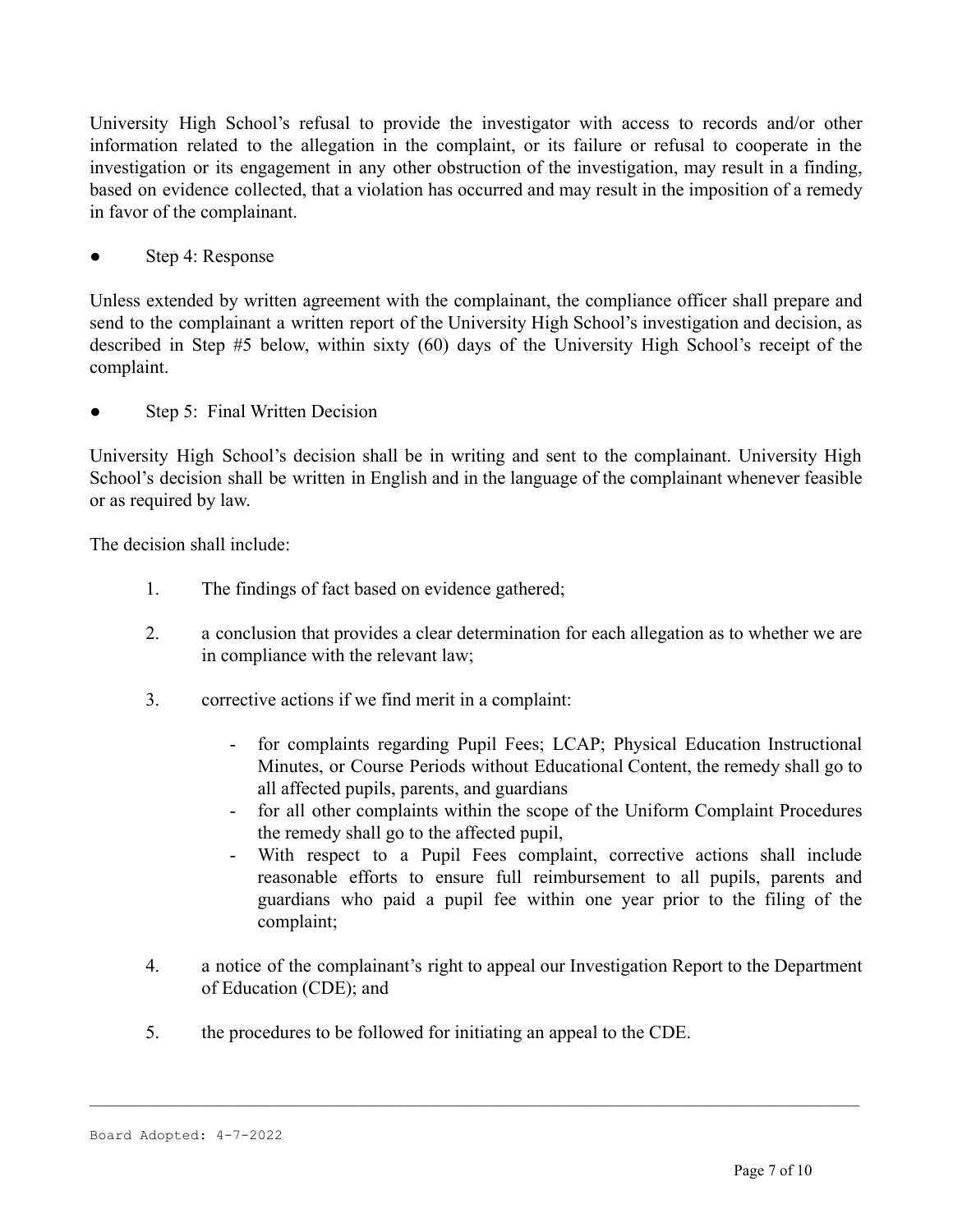If an employee is disciplined as a result of the complaint, the decision shall simply state that effective action was taken and that the employee was informed of University High School's expectations. The report shall not give any further information as to the nature of the disciplinary action.

# **UCP Complaint Appeal Process**

An appeal is a written and signed request by the complainant to the CDE seeking review of an LEA Investigation Report that was issued in response to a properly-filed complaint. A signature may be handwritten, typed (including in an email) or electronically-generated.

The complainant may appeal our Investigation Report of a UCP complaint to the CDE by filing a written appeal within 30 calendar days of the date. In order to request an appeal, the complainant must specify and explain the basis for the appeal, including at least one of the following:

• University High School failed to follow its complaint procedures, and/or

• the Investigation Report lacks material findings of fact necessary to reach a conclusion of law, and/or

• the material findings of fact in the Investigation Report are not supported by substantial evidence, and/or

• the legal conclusion in the Investigation Report is inconsistent with the law, and/or

• in a case in which we were found in noncompliance, the corrective actions fail to provide a proper remedy.

The appeal shall be sent with: (1) a copy of the locally filed complaint; and (2) a copy of the LEA Investigation Report.

#### Legal References

20 *United States Code [20 U.S.C.]* Section 6301 et seq.

34 *Code of Federal Regulations [34 CFR]* Sections 106.8, 34 CFR 299.10-11

California *Education Code* [*EC*] Sections 200, 201, 210.1, 210.3, 220, 221.1, 222, 234.1, 260, 3031, 8200-8498, 8235.5, 8235–8239.1, 8261, 8482–8484.65, 8500–8538, 17002(d), 17592.72, 32280–32289, 32289, 33126(b)(5)(A), 33126(b)(5)(B), 33315, 35161, 35186, 46015, 48645.7, 48853, 48853.5, 48987, 49010–49013, 49069.5, 49531, 49556, 51210, 51222, 51223, 51225.1-3, 51228.1–51228.3, 52059, 52075, 52300-52462, 52334.7, 52355, 52451, 52460–52462, 52500-52617, 54440–54445, 54445, 56100(a), 56100(j), 60010, 64001, 65000.

 $\_$  , and the state of the state of the state of the state of the state of the state of the state of the state of the state of the state of the state of the state of the state of the state of the state of the state of the

California *Government Code [GC]* Sections 11135, 11136, 12960

California *Penal Code [PC]* Section 422.55, 11166

California *Code of Regulations Title 5 (5 CCR)* Sections 4600-4640, 4690-4694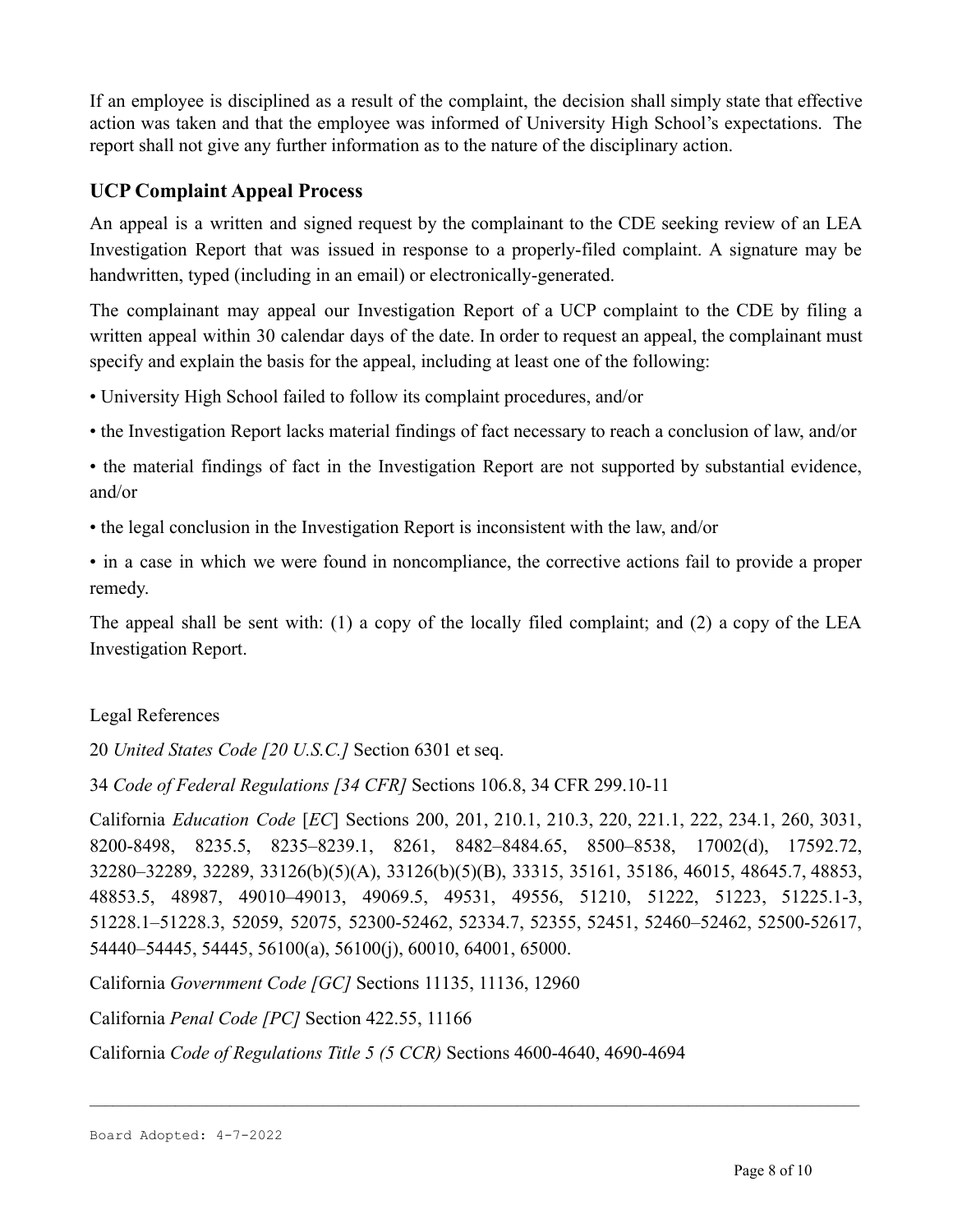# **UNIVERSITY HIGH SCHOOL UNIFORM COMPLAINT PROCEDURE FORM**

|                                                  |                                                                                                                                                                                     | For allegation(s) of noncompliance, please check the program or activity referred to in your complaint, if applicable:                                                                          |
|--------------------------------------------------|-------------------------------------------------------------------------------------------------------------------------------------------------------------------------------------|-------------------------------------------------------------------------------------------------------------------------------------------------------------------------------------------------|
| Compensatory Education                           | Foster Care/Homeless Youth                                                                                                                                                          | Pupil Fees                                                                                                                                                                                      |
| Consolidated Categorical Aid                     | <b>LCAP</b>                                                                                                                                                                         | School Plans for Student<br>Achievement                                                                                                                                                         |
| Every Student Succeeds Act                       | $\Box$ PE Instructional Minutes                                                                                                                                                     | School Safety Plans                                                                                                                                                                             |
| $\Box$ Age<br>$ $ Ancestry                       | unlawful discrimination, harassment, intimidation or bullying described in your complaint, if applicable:<br>Gender / Gender Expression /<br>Gender Identity<br>Genetic Information | For allegation(s) of unlawful discrimination, harassment, intimidation or bullying, please check the basis of the<br>  Sex (Actual or Perceived)<br>Sexual Orientation (Actual or<br>Perceived) |
| $\Box$ Color                                     | National Origin                                                                                                                                                                     | Based on association with a person                                                                                                                                                              |
| Disability (Mental or Physical)                  | Race or Ethnicity                                                                                                                                                                   | or group with one or more of these<br>actual or perceived characteristics                                                                                                                       |
| Ethnic Group Identification<br>Medical Condition | Religion                                                                                                                                                                            | <b>Marital Status</b>                                                                                                                                                                           |
| 1.                                               | were present, etc., that may be helpful to the complaint investigator.                                                                                                              | Please give facts about the complaint. Provide details such as the names of those involved, dates, whether witnesses                                                                            |
|                                                  |                                                                                                                                                                                     |                                                                                                                                                                                                 |
|                                                  |                                                                                                                                                                                     |                                                                                                                                                                                                 |
|                                                  |                                                                                                                                                                                     |                                                                                                                                                                                                 |
|                                                  |                                                                                                                                                                                     |                                                                                                                                                                                                 |
|                                                  |                                                                                                                                                                                     |                                                                                                                                                                                                 |
|                                                  |                                                                                                                                                                                     |                                                                                                                                                                                                 |
|                                                  |                                                                                                                                                                                     |                                                                                                                                                                                                 |